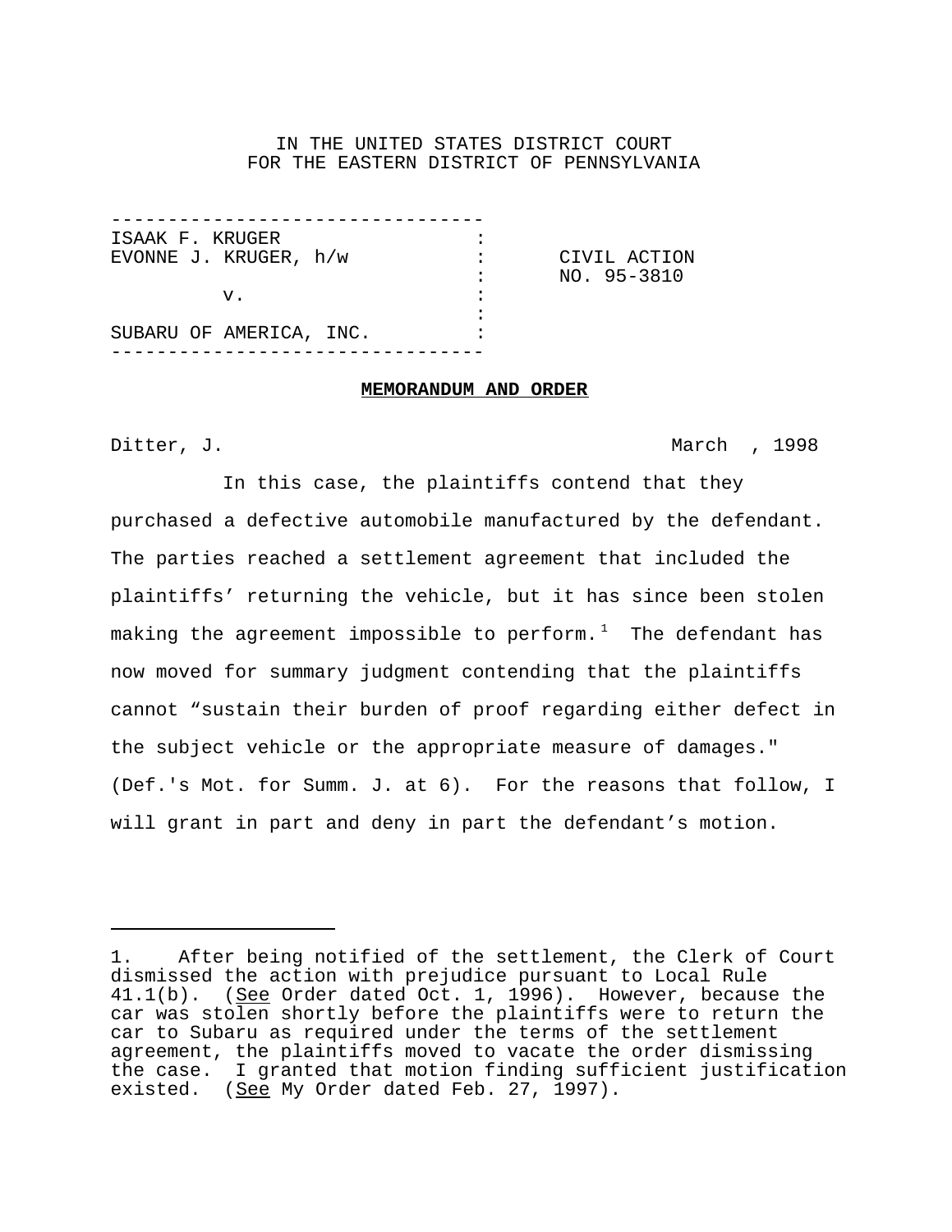### **I. STANDARD OF REVIEW**

I must grant summary judgment when there is no genuine issue of material fact and the moving party is entitled to judgment as a matter of law. Fed. R. Civ. P. 56(c). I must resolve all inferences, doubts, and credibility questions in favor of the non-moving party; however, the non-moving party must do more than merely rely on the allegations in its complaint. Rather, it must produce evidence which would reasonably support a jury verdict in its favor. See Orson, Inc. v. Miramax Film Corp., 79 F.3d 1358, 1366 (3d Cir. 1996) (stating that if moving party carries its burden of showing absence of genuine issue of fact, "the opponent may not rest on allegations in pleadings, but must counter with specific facts which demonstrate that there exists a genuine issue for trial").

### **II. FACTUAL BACKGROUND**

The Krugers purchased a new 1995 Subaru Legacy from Wilkie Subaru for \$23,983.19 on or about October 28, 1994. $^{\text{2}}$  In connection with the sale, Subaru provided the Krugers with a limited warranty for three years or 36,000 miles. Shortly after the Krugers' purchase, on November 2, 1994, Wilkie repair

<sup>2.</sup> The plaintiffs have not attached any supporting affidavits or documents to their opposition brief. However, the plaintiffs, in their brief, do refer me to the various repair invoices and the sales contract which they attached to their complaint. The defendant has not objected to the admissibility of these documents for purposes of this motion.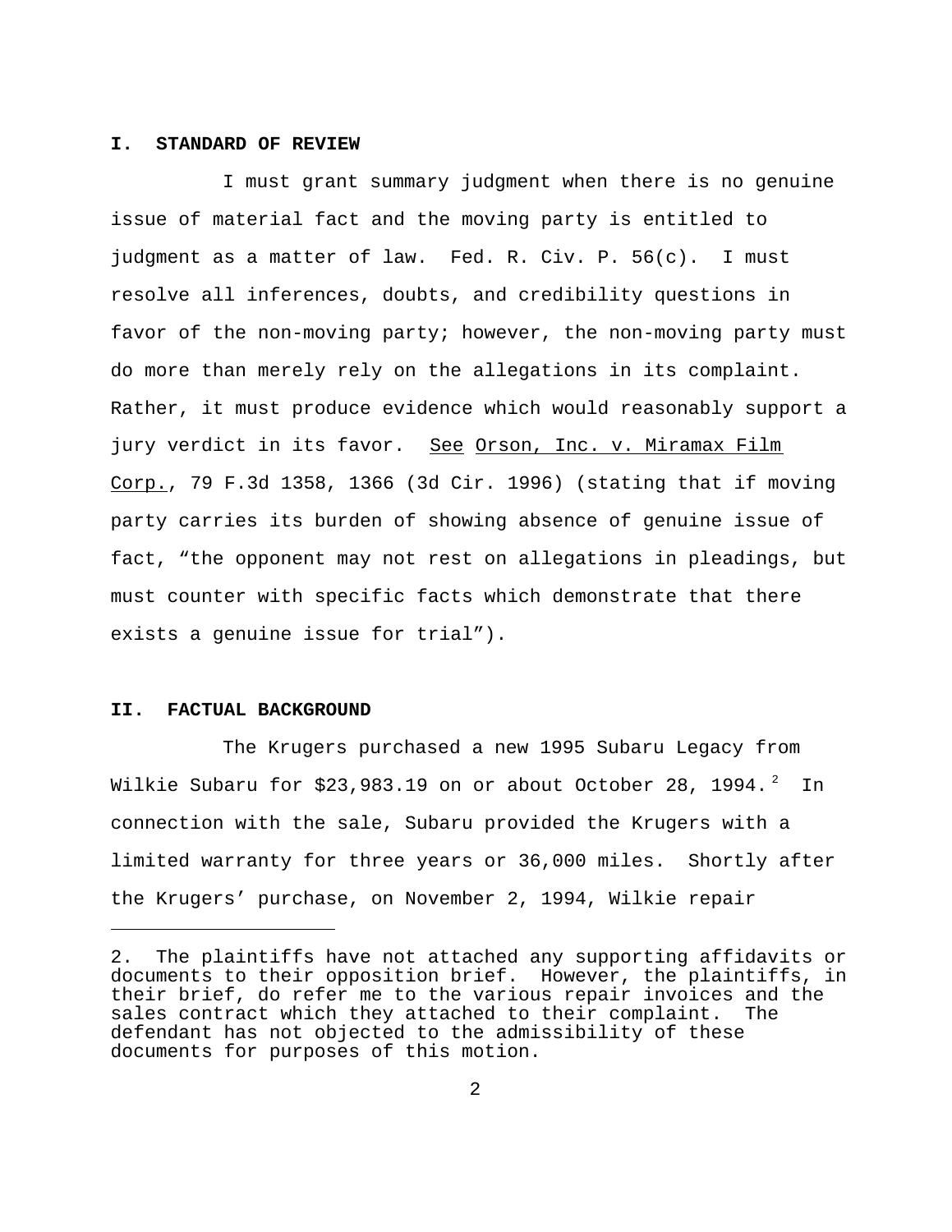invoices reveal that the plaintiffs had the car towed to Wilkie because the engine had overheated, there was no oil in the engine, and the engine was making a loud, tapping noise. Wilkie removed and replaced a radiator hose and the thermostat. On November 17, 1994, the plaintiffs returned the car to Wilkie for a road test because they had heard a loud, crunching-type noise when braking. Wilkie then resurfaced the front brake rotors. On December 14, 1994, the plaintiffs again requested that Wilkie check the brakes because a "loud krunching [sic] type noise" occurred when they applied the brakes. Wilkie modified the front struts. On January 12, 1995, the car was again road tested for the loud, groaning-type noise that accompanied braking. Wilkie determined that the brakes were "excessively warped" and removed and replaced both front brake rotors and disks. Finally, on February 17, 1995, Wilkie performed another road test to investigate the noise coming from the brakes and resurfaced the front brake rotors. Although the Krugers state in their memorandum of law that on or about May 23, 1995, they returned to Wilkie for repairs to the brakes, they do not submit any evidence of further repairs (i.e., a repair invoice for that date) after February of 1995, and the Krugers admit that prior to their bringing this action, the brakes had never failed to stop the car. It was only after they filed the complaint that Mrs. Kruger alleges that the brakes failed, causing a collision.

3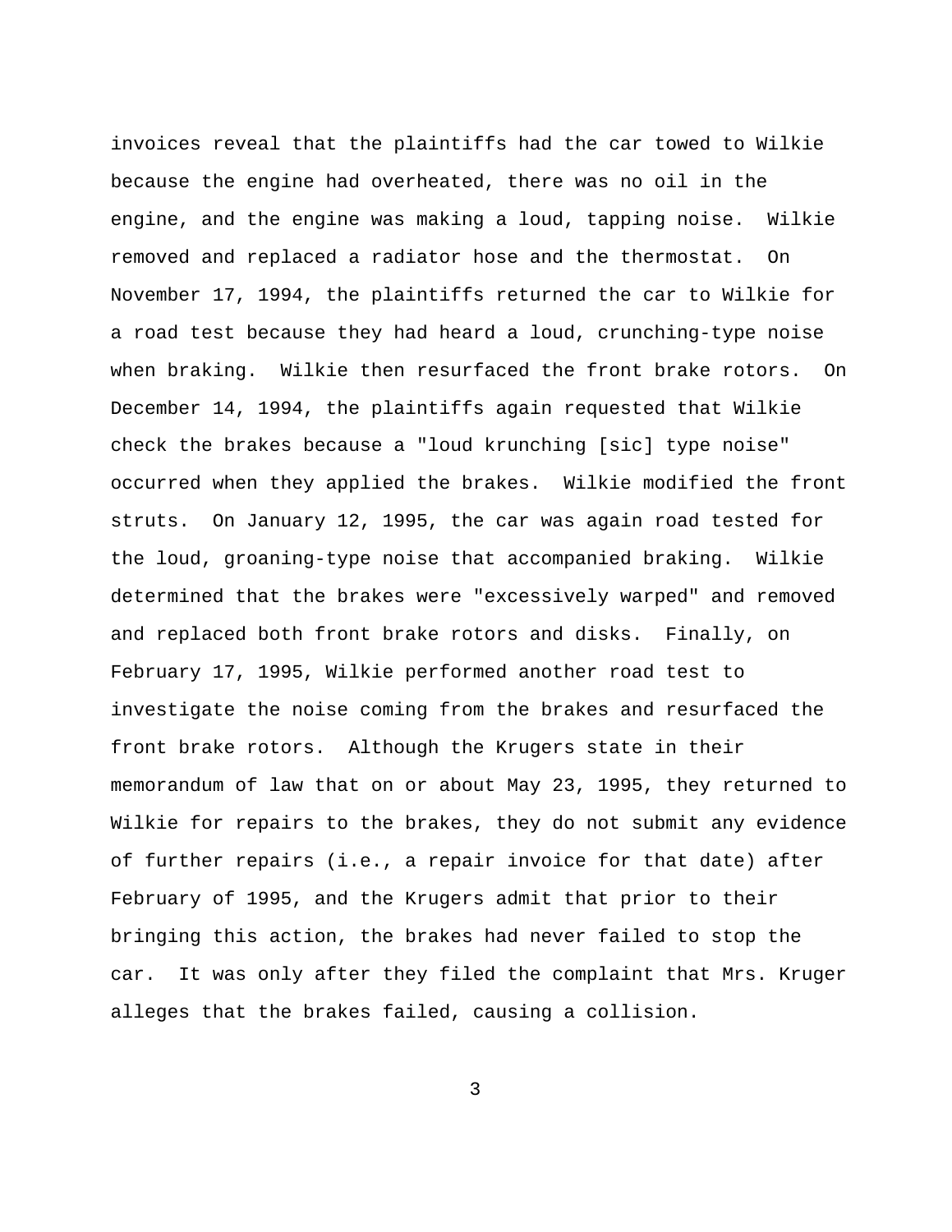The Krugers filed their complaint on June 19, 1995. In their complaint, they alleged the following causes of action: count one, under the Pennsylvania Automobile Lemon Law, 73 Pa. Stat. Ann.  $\S$ § 1951-1963;<sup>3</sup> count two, under the Magnuson-Moss Warranty Act (MMWA), 15 U.S.C. § 2301 et seq.; count three, under the Uniform Commercial Code, 13 Pa. Cons. Stat. Ann. § 1101 et seq.; and count four, under the Pennsylvania Unfair Trade Practices and Consumer Protection Act (UTPCPL), 73 Pa. Stat. Ann. § 201-1 et seq.

The parties proceeded to arbitration where Evonne Kruger testified that on June 27, 1995, after a car she was following stopped unexpectedly, she applied the brakes but the brakes partially failed causing her to slide into the car ahead of her.<sup>4</sup> As a result of the arbitration proceedings, the plaintiffs recovered a verdict in their favor solely on the Lemon Law claim. Subaru demanded a trial de novo. Subsequently, the parties settled the matter; $^5$  however, before the Krugers were

<sup>3.</sup> The plaintiffs agreed to withdraw this count. Despite the plaintiffs' allegation to the contrary, without the car they are no longer considered "purchasers" as required to have a cause of action under the Pennsylvania Lemon Law. Reeves v. Morelli-Hoskins Ford, Inc., 609 A.2d 828, 830 (Pa. Super. Ct. 1992). Thus, I will dismiss this count with prejudice.

<sup>4.</sup> The plaintiffs have not amended the allegations in their complaint to reflect this accident.

<sup>5.</sup> Under the terms of the settlement agreement, once the plaintiffs returned the car, Subaru would pay them \$23,169.93.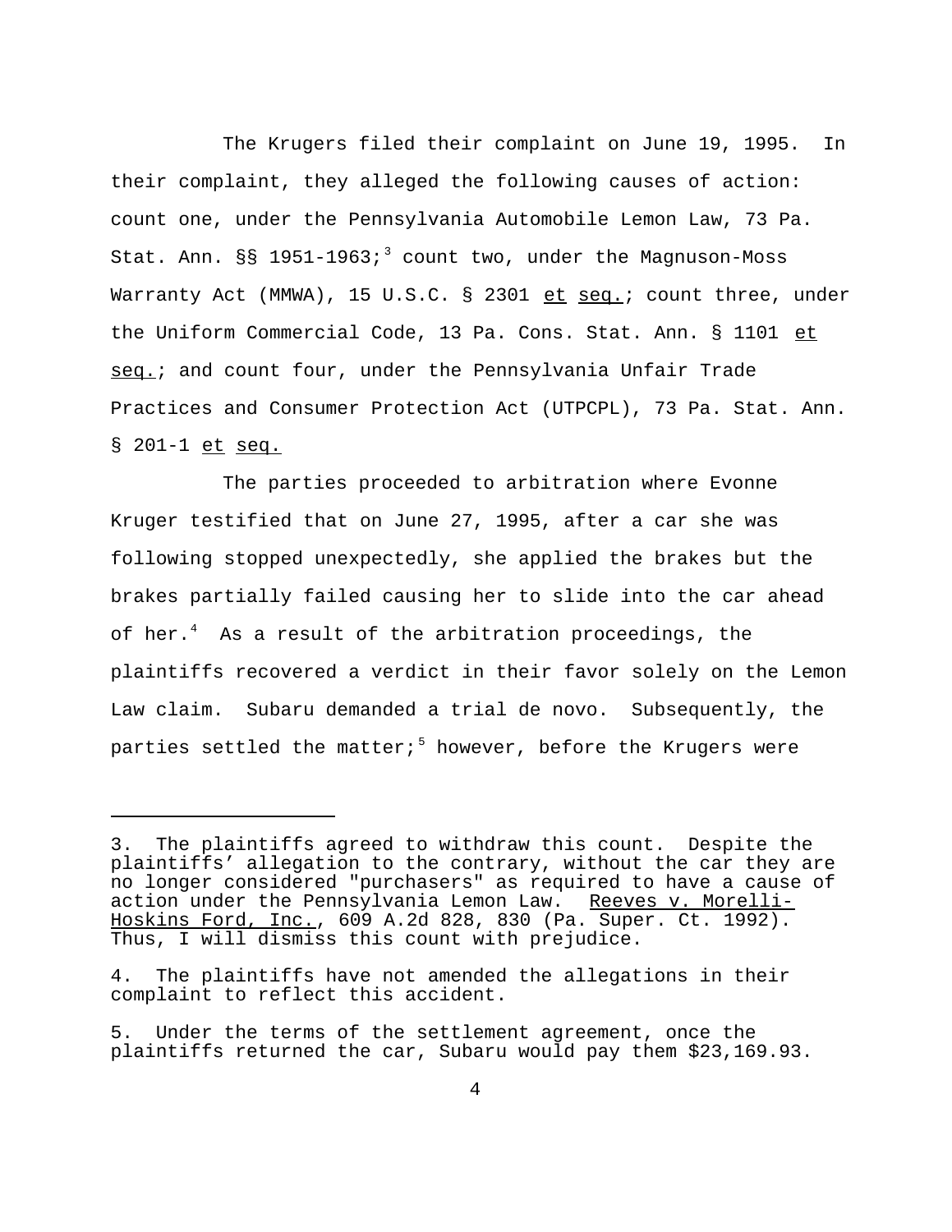scheduled to return the car to Subaru as required pursuant to settlement agreement, it was stolen in October of 1996.

### **III. DISCUSSION**

# **A. Plaintiffs have shown genuine issue of fact regarding liability on their breach of warranty claims.**

The parties agree that the case is now proceeding solely on the plaintiffs' breach of warranty claims, i.e., counts II through IV. Consequent to this narrowing of the plaintiffs' case, Subaru first argues that the Krugers have not shown that it breached any warranty because they have not offered sufficient evidence that there was a defect with the car.

Under Pennsylvania law, in order to prove a breach of warranty, a party must prove, either by direct or circumstantial evidence, that the product was defective.<sup>6</sup> See generally

<sup>6.</sup> Contending that the Krugers are proceeding under the malfunction theory of proving a defect, Subaru cites Lonon v. Pep Boys, Manny, Moe & Jack, 538 A.2d 22, 26 (Pa. Super. Ct. 1988), to support the proposition that where both sides have proffered equally plausible explanations for an accident, the jury may not speculate and choose between them. Subaru invites my attention to its expert's report, which states that application of the brakes after the accident brought "the vehicle ... to a complete, controlled stop within an anticipated stopping distance." (See Def.'s Mem. of Law in Support of Mot. for Summ. J., Ex. H at unnumbered p. 3). Subaru contends that Evonne Kruger's negligence in being too close to the car in front of her caused the accident on June 27, 1995, not brake-failure. Accordingly, Subaru argues, the plaintiffs have failed to meet their burden of proof because Evonne Krugers' negligence and brake failure were equally plausible explanations for the accident. I reject this argument because plaintiffs contend that they are not proceeding on a malfunction theory and have pointed to other evidence (continued...)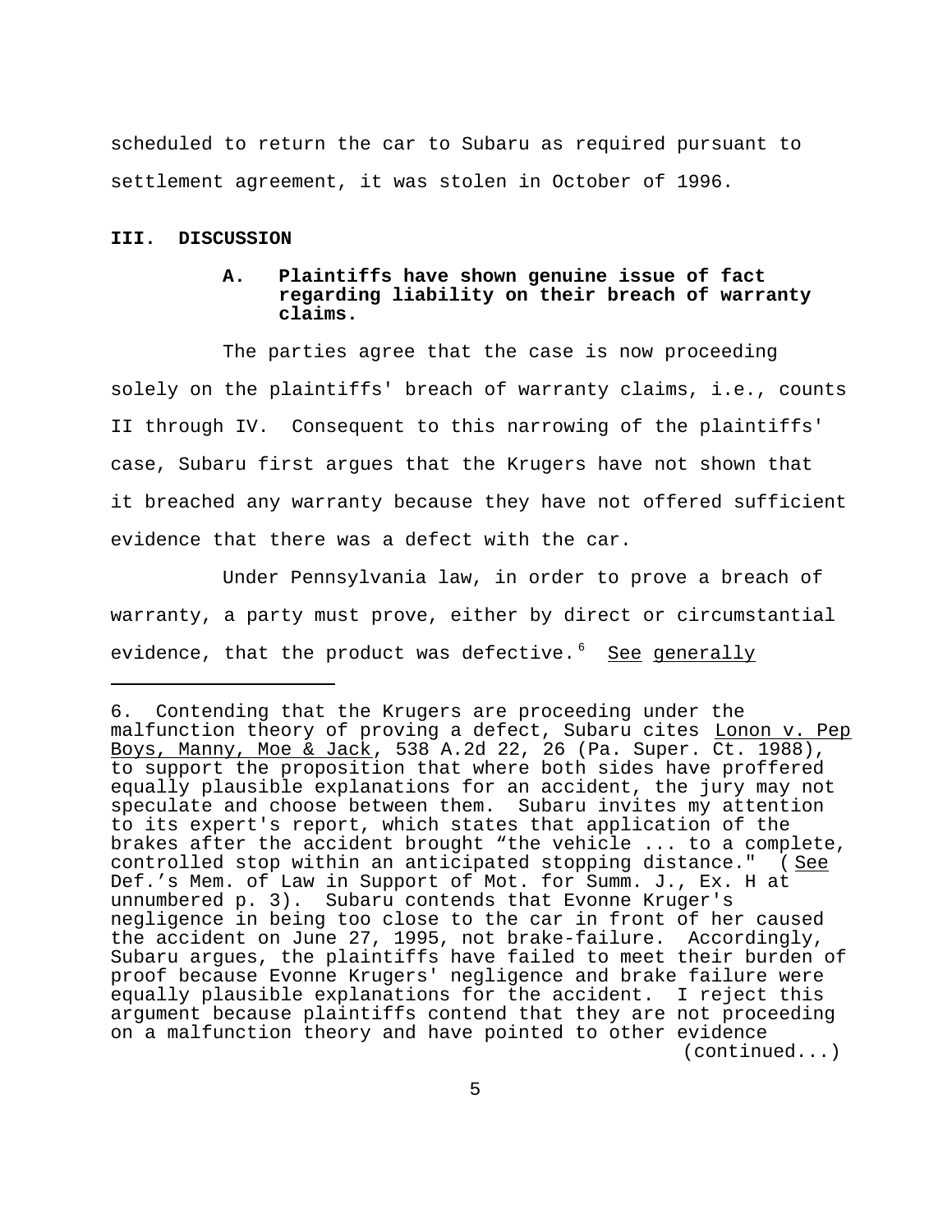Altronics of Bethlehem, Inc. v. Repco, Inc., 957 F.2d 1102, 1105 (3d Cir. 1992). If a party chooses to prove the defect by circumstantial evidence, it must negate abnormal use and reasonable secondary causes. Id. However, I find in this case that there is both direct and circumstantial evidence from which a jury could infer that the car was defective or not as warranted.

Here, the plaintiffs have presented direct evidence of problems with the brakes. Cf. Pascale v. Simmons, 178 A.2d 549, 551-53 (Pa. 1962) (finding in personal injury case, court concluded jury instruction on product defect not necessary where only evidence was defendant's statement that brakes failed). In addition to Evonne Kruger's testimony that she was involved in an accident on June 27, 1995, while driving the car because the brakes did not properly work, $^7$  the plaintiffs testified in both the arbitration proceedings and in their depositions that prior to the accident the brakes continually made a loud, grinding sound, which they thought was problematic. (See Def.'s Mem. of

<sup>6. (...</sup>continued)

tending to show a defect with the brakes. Furthermore, unlike Lonon, this is not a strict liability or personal injury case.

<sup>7.</sup> Subaru's argument that the plaintiffs failed to produce any evidence that the brakes were repaired after the accident is not dispositive. Subaru does not contend that the plaintiffs ever used the vehicle after the accident, and the evidence shows rather that the plaintiffs placed it in storage for a period of time -- the costs of which Subaru is now contesting. Further, the accident occurred after the plaintiffs initiated this action.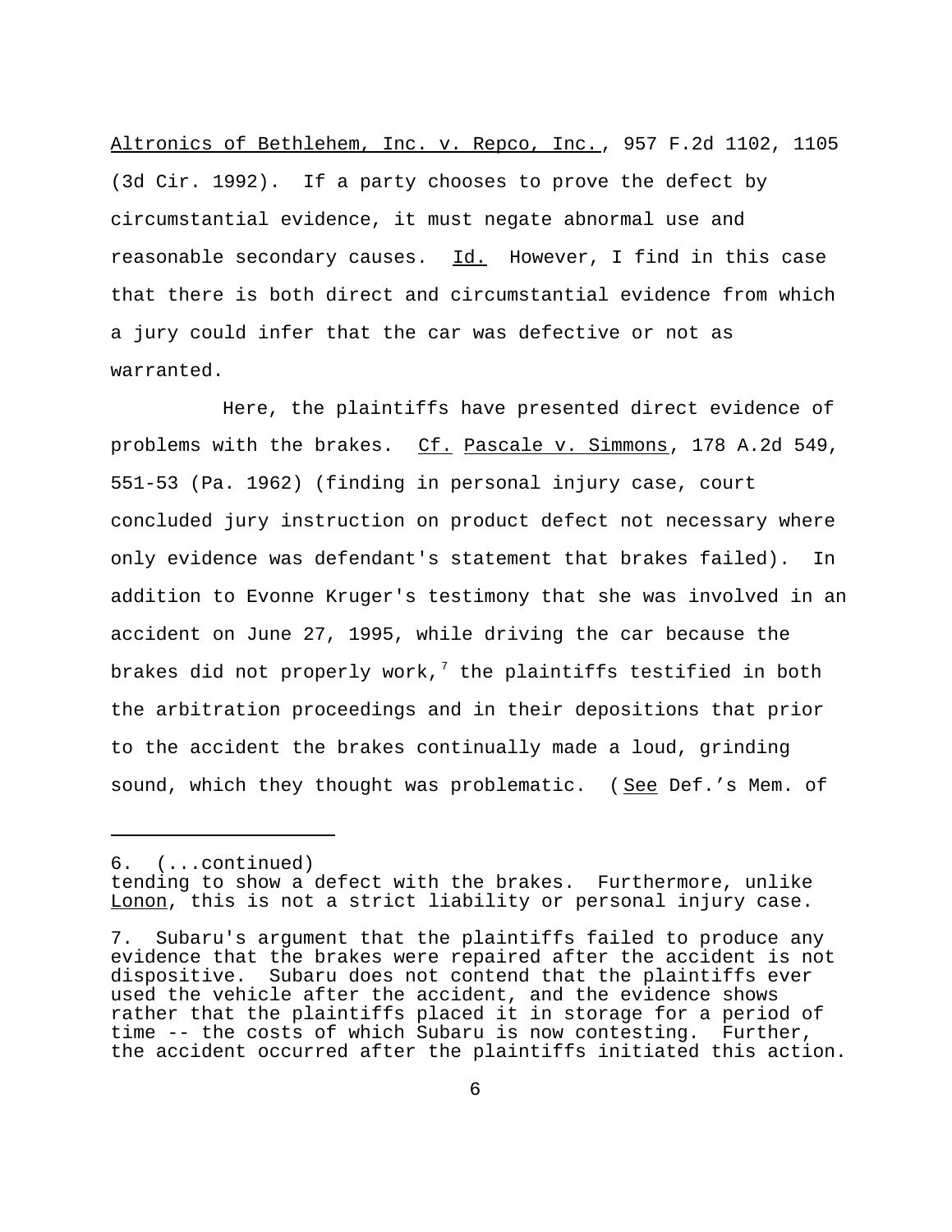Law in Support of Mot. for Summ. J., Exs. B, E-G). This noise is further documented in the various Wilkie repair invoices, which indicate that Subaru tried to eliminate the noise. ( Id., Ex. A). Moreover, despite Subaru's contention that the noise was nonproblematic, $^8$  the plaintiffs have submitted direct evidence of a defect or problem with the brakes in that one invoice indicated that the brakes were "excessively warped," and thus Subaru removed and replaced both front brake rotors and disks. Also, although providing service bulletins which state that highpitched squeals frequently occur with recently made vehicles, Subaru has not provided any reasonable explanation for the cause of excessively warped brakes, which is, in fact, their own characterization. Significantly, the service bulletin also states that "[a]ll brake noises should not arbitrarily be considered normal." (Id., Ex. D). Accordingly, there is a genuine issue of material fact with respect to the quality of the brakes and a reasonable jury could infer that the brakes were defective, i.e., that the car was not as warranted. It follows that summary judgment must be refused on the issue of liability. Cf. Simons v. Mercedes-Benz of N. Am., Inc. , 1996 WL 103796, \*5 (E.D. Pa. Mar. 7, 1996) (McGlynn, J.) (finding genuine issue of fact where evidence consisted of numerous repair invoices and

<sup>8.</sup> Subaru's expert testified that the noise was not indicative of any problem with the brakes and that Subaru had merely tried to eliminate the noise for customer satisfaction purposes. ( See Def.'s Mem. of Law in Support of Mot. for Summ. J., Ex. D).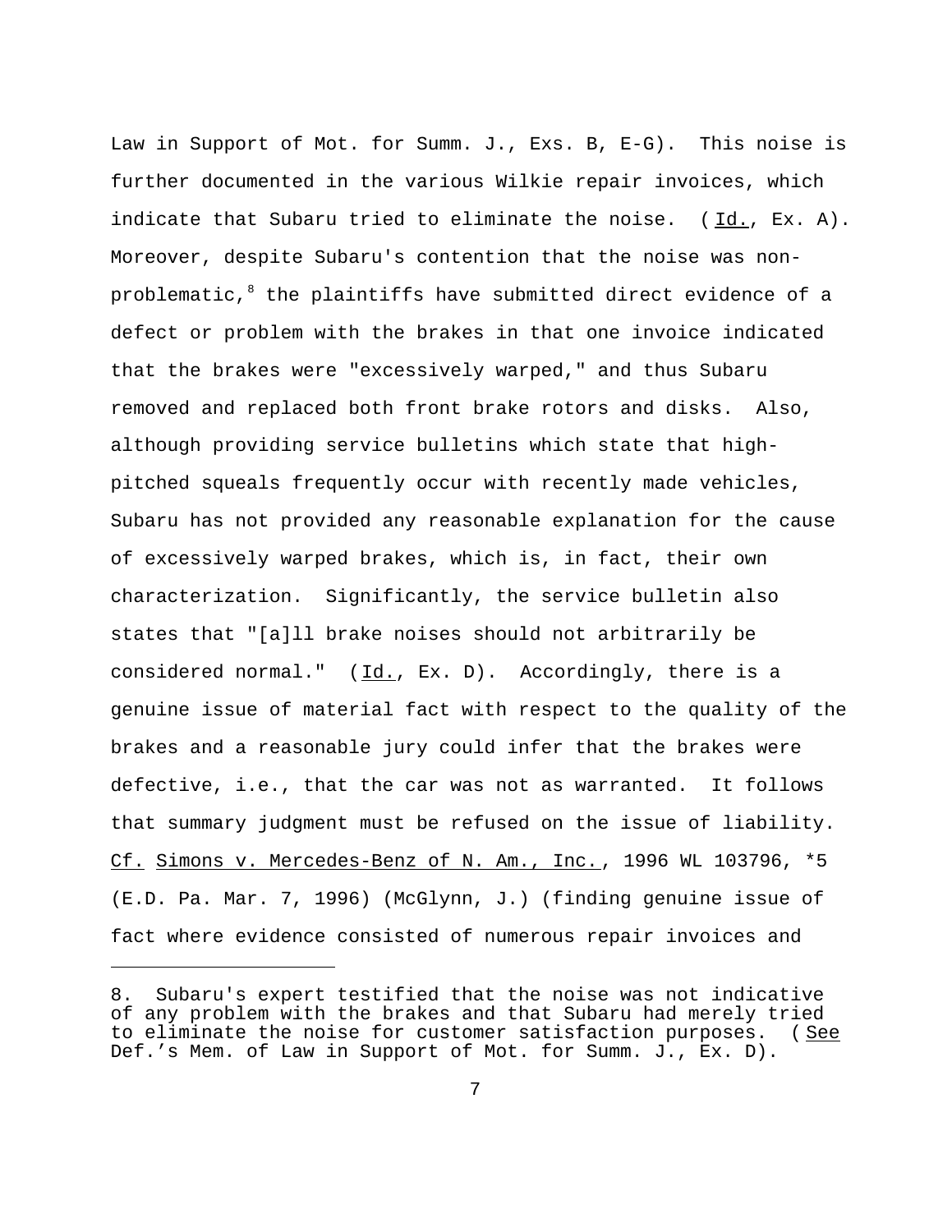defendant's expert's report). However, the Krugers' burden of producing evidence does not end there.

# **B. Plaintiffs have offered no material evidence of the vehicle's loss of value, and thus Subaru is entitled to summary judgment on plaintiffs' breach of warranty claims**.

Subaru next maintains that because the plaintiffs have abandoned the Lemon Law claim and because a limited warranty is involved, the typical measure of damages allowed in a Lemon Law action is not available to the plaintiffs. $^9$  Rather, Subaru contends that the Krugers are limited to the damages in a breach of warranty case under the Pennsylvania Uniform Commercial Code. See 13 Pa. Cons. Stat. Ann. § 2714 (plaintiff is entitled to value of car as warranted less value of car in its actual, defective condition at time of acceptance). Subaru then argues that the plaintiffs have not shown the difference in value between the car as warranted and the car as actually delivered

73 Pa. Stat. § 1955.

<sup>9.</sup> The Pennsylvania Lemon Law provides in relevant part: If a manufacture fails to repair or correct a nonconformity after a reasonable number of attempts, the manufacturer shall, at the option of the purchaser, replace the motor vehicle with a comparable motor vehicle of equal value or accept return of the vehicle from the purchaser and refund to the purchaser the full purchase price, including all collateral charges, less a reasonable allowance for the purchaser's use of the vehicle....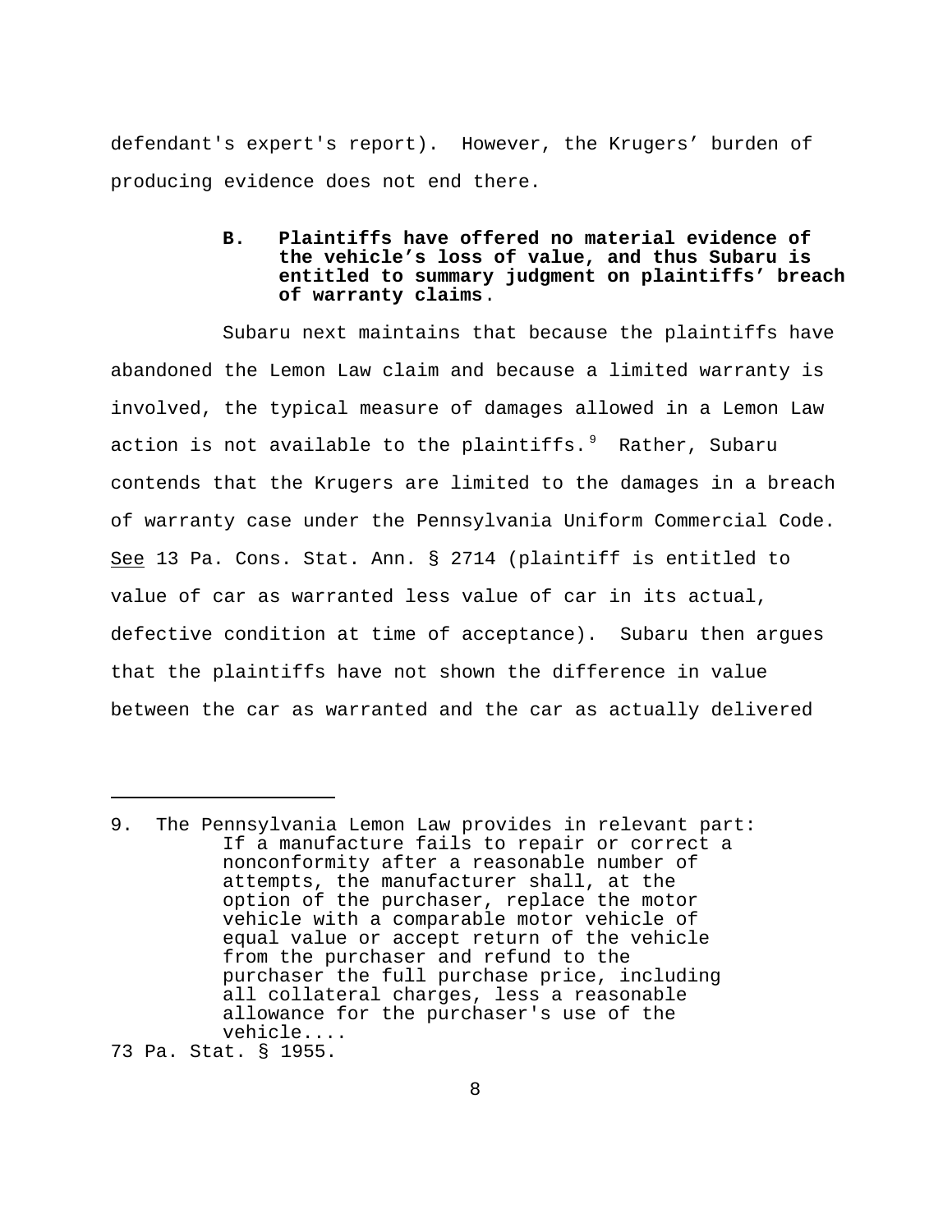and thus have failed to meet their evidentiary burden on an essential element of their case. I agree.

Although not necessarily controlling or precisely accurate, the purchase price of the car is some evidence of its value as warranted. But see K & C, Inc. v. Westinghouse Elec. Corp., 263 A.2d 390, 394 (Pa. 1970) ("The purchase price is not the relevant factor; the value the goods would have had if they had been as warranted is crucial. It is true that the purchase price is prima facie the value that the goods would have had if they had been as warranted. However, it is possible that the purchaser made a good (or a bad) bargain, and he should not be deprived of the value of his bargain.") (internal citations omitted). $^{10}$ 

In any event, although the purchase price is evidence of the value of the car as warranted, the plaintiffs have failed to present any evidence of the actual value of the car when it was delivered in its allegedly defective condition. The plaintiffs concede this failure. In their opposition brief, the plaintiffs state:

> As to 'valuation' of the vehicle with the defects, plaintiffs intend to call Mr. Turner, and a second expert, Michael

<sup>10.</sup> Indeed, absent any allegation that either party was under duress immediately prior to the sale, the purchase price would seem a fair result of intelligent bargaining between two parties. Further, there is no allegation by the Krugers that they secured a great bargain or by Subaru that the Krugers paid too much for the car. Thus,  $K & C$ , Inc. is not controlling here.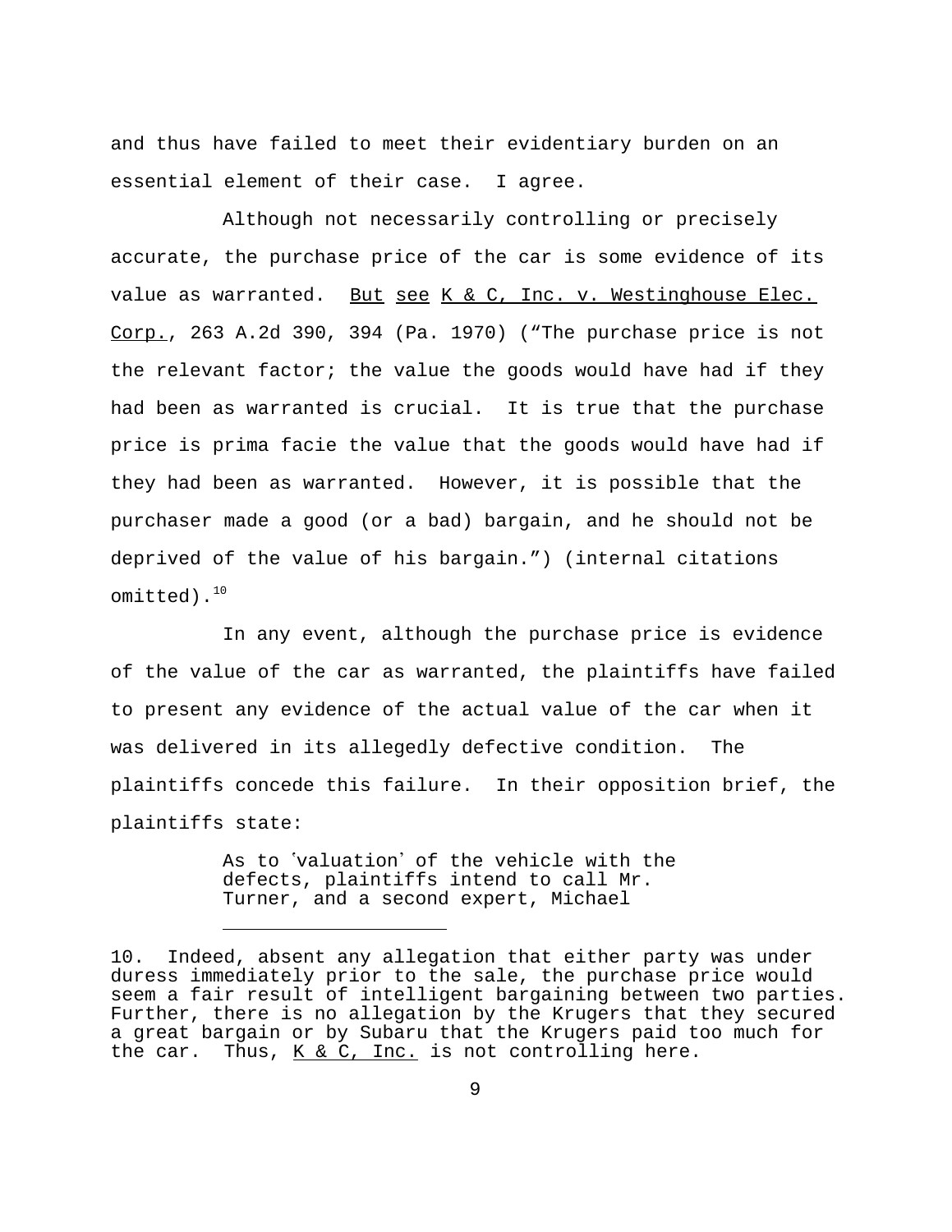Daulerio, as experts. Mr. Daulerio is employed as a new and used car buyer/seller and has been for [sic] in the automobile business for over 20 years. He will testify as to what the vehicle would be worth with the defects complained of by plaintiffs, assuming the repair records are accurate and full disclosure of the problem was made by the seller. Should the case go to trial his report will be furnished to defendant and he will be made available for deposition.

(Pls.' Mem. of Law in Opp'n to Def.'s Mot. at 14). The plaintiffs apparently misunderstand their burden in contesting a motion for summary judgment. As previously discussed, bald allegations or statements in a legal memorandum regarding what the plaintiffs will do to prove their case do not suffice as evidence. $11$  Moreover, the plaintiffs have had ample time within which to supplement the record with an affidavit, report, or deposition testimony of their expert. For reasons unknown, they have chosen not to do so. Nor have the plaintiffs submitted a request for additional time to gather such evidence in the appropriate form. See Fed. R. Civ. P.  $56(f)$ . Accordingly, I am unable to give their plans for trial any weight in my decision on the defendant's motion for summary judgment.

Furthermore, the amount of the insurance proceeds paid to the Krugers after the car was stolen is not evidence of its

<sup>11.</sup> Nor have the plaintiffs submitted evidence supporting the cost of the repairs to the car in connection with the brake defects, which could be deducted from the value of the car as warranted to provide some estimate of the value of the car with its alleged defects.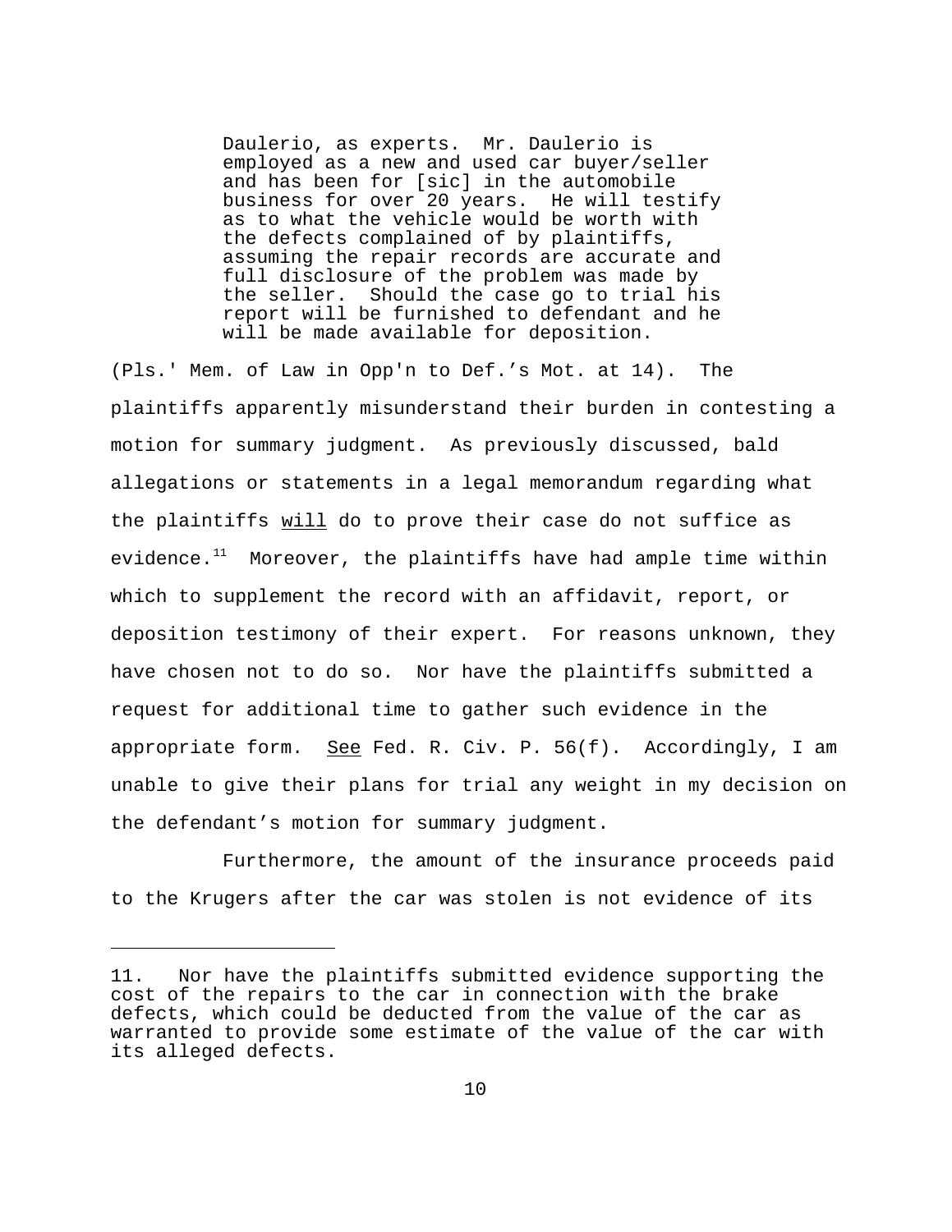value when delivered in its defective condition. $12$  Nine months had passed. The car had been driven by the Krugers, in spite of the alleged brake problems, for eight of those months. Finally, there is no indication as to what portion, if any, of the \$17,327.93 paid by the insurance company was for collision damage and how much was paid for loss through theft.<sup>13</sup> In short, while the insurance proceeds are evidence of the value of a car that

 However, Subaru comments, "[P]resumably the only evidence of the value of the vehicle as of the time it was stolen in its 'impaired condition' is the amount plaintiffs were reimbursed by their insurer, \$17,327.93." (Def.'s Mem. of Law in Support of Mot. for Summ. J. at 14). Nonetheless, the crucial time is the time the car was delivered, not the time it was stolen.

13. In Mr. Kruger's deposition taking place in August of 1995, he testified that the collision damage amounted to approximately \$6,200, and that, at that time, to the best of his knowledge the car had not been repaired. (Def.'s Mem. of Law in Support of Mot. for Summ. J., Ex. I at 54). Although the plaintiffs stated in their memorandum of law in opposition to Subaru's motion that their insurance company initially refused to pay the claim because the brakes were allegedly defective, whether the insurance company later changed its position and whether this sum was ever received prior to the theft and from whom was not stated. Thus, this uncertainty further demonstrates that the insurance payment cannot be used to calculate the value of the car with its defects at the time of purchase.

<sup>12.</sup> Granted, the plaintiffs would not have known at that time that the car was defective, but an expert could have rendered an opinion, based on his or her expertise and knowledge of the alleged defects, of what the value of the car would have then been.

The plaintiffs state that they would "stipulate to accept the difference between the cost of the vehicle plus 'collateral damages' minus the amount received from the insurance proceeds." (Pls.' Mem. of Law in Opp'n to Def.'s Mot. at 13). Ordinarily, however, a party's offer of settlement is not admissible evidence and thus would not be allowed to establish the car's value. See Fed. R. Evid. 408.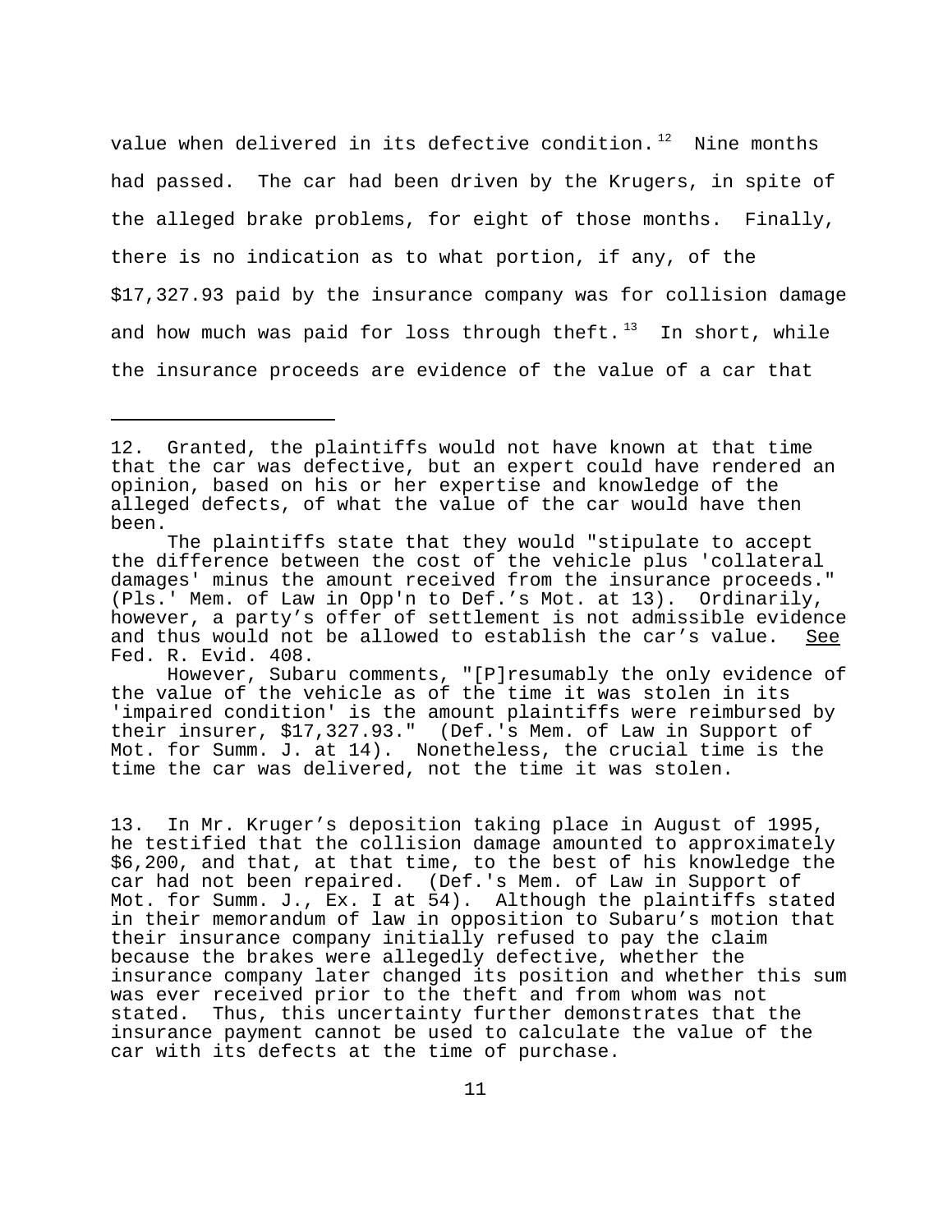had been driven for eight months and had been in a front-end collision, they are not evidence of the value at the time that the Krugers purchased it in its defective condition.  $14$  Without that evidence, there is no way to compute the difference between the value of the car as warranted and as actually delivered in its defective condition.

In opposition, the plaintiffs contend that pursuant to the MMWA they are entitled to a full refund of the purchase price. In making this argument, the Krugers rely on the following relevant portion of the MMWA:

> A consumer who is damaged by the failure of a supplier, warrantor, or service contractor to comply with any obligation under this chapter, or under a written warranty, implied warranty, or service contract, may bring suit for damages and other legal and equitable relief....

15 U.S.C. § 2310(d)(1). The Third Circuit has interpreted this section to mean that pursuant to  $\S$  2310(d), "a consumer who is damaged by the failure of a dealer or manufacturer to comply with a warranty obligation can file suit to recover the purchase price plus collateral damages." Suber v. Chrysler Corp., 104 F.3d 578, 588 n.12 (3d Cir. 1997). However, I agree with Judge Reed's

<sup>14.</sup> This case does not implicate the collateral-source rule. Here, the Krugers purchased insurance not to protect themselves from the hazards of buying a defective product but from the hazards of theft or accident. That there was a collision, a theft, and insurance payment does not preclude recovery for the car's defects. On the other hand, the Krugers cannot collect from both Subaru and the insurance company for the same loss, a loss not caused by Subaru's actions.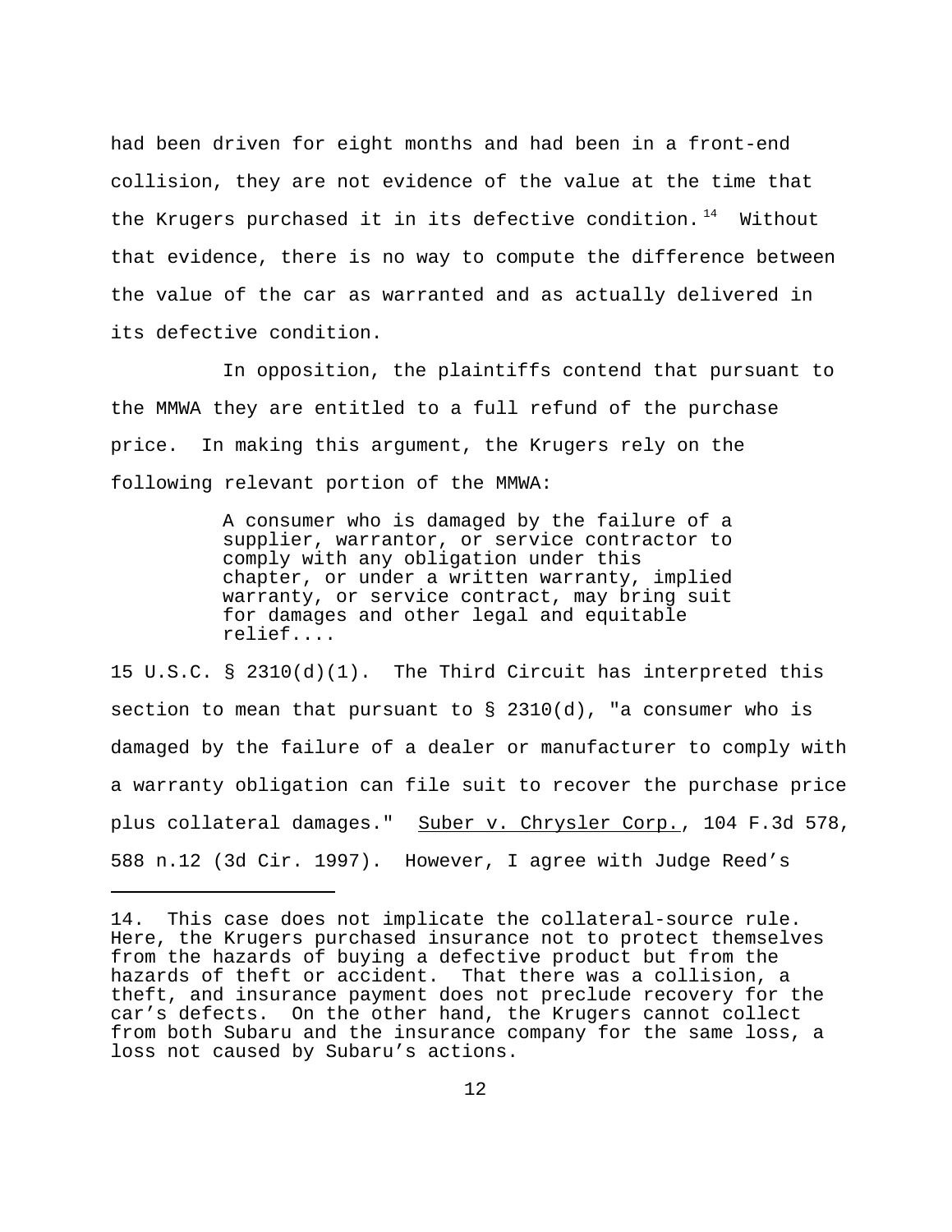analysis in Kruse v. Chevrolet Motors Division that a refund of the full purchase price presupposes the return of the car to the warrantor. 1997 WL 408039, \*2 (E.D. Pa. July 17, 1997) (Reed, J.); see also 15 U.S.C. § 2304(b)(2) (stating that "warrantor may require, as a condition to replacement of, or refund for, any consumer product ... that such consumer product shall be made available to the warrantor"). Thus, because the car is unavailable and because the plaintiffs used the car for eight months, thereby depreciating its value, I conclude that the plaintiffs are not entitled to a full refund.  $15$ 

Furthermore, the plaintiffs have brought their UTPCPL claim as a breach of warranty claim. (See Compl. 145 (citing 73 Pa. Stat. Ann. § 201-2(4)(xiv) and stating that Subaru "fail[ed] to comply with the terms of [a] written guarantee or warranty given to the [Krugers] at, prior to or after a contract for the purchase of the [car was] made")).<sup>16</sup> The UTPCPL allows "actual damages or one hundred dollars (\$100), whichever is greater" to be awarded. 73 Pa. Cons. Stat. Ann. § 201-9.2(a).

<sup>15.</sup> The plaintiffs state in their memorandum of law that they believe the car can be located even though it is not in their possession. (Pls.' Mem. of Law in Opp'n to Def.'s Mot. at 6). However, they have failed to produce any evidence supporting this statement, and they have not explained why, if the vehicle might be recovered, there has been no attempt to do so.

<sup>16.</sup> Subaru also argues that, in their complaint, the plaintiffs only allege a breach of warranty based on the noisy brakes. Therefore, Subaru contends, the alleged damages did not result from any breach of warranty, rather the damages arose because of the automobile accident on June 27, 1995.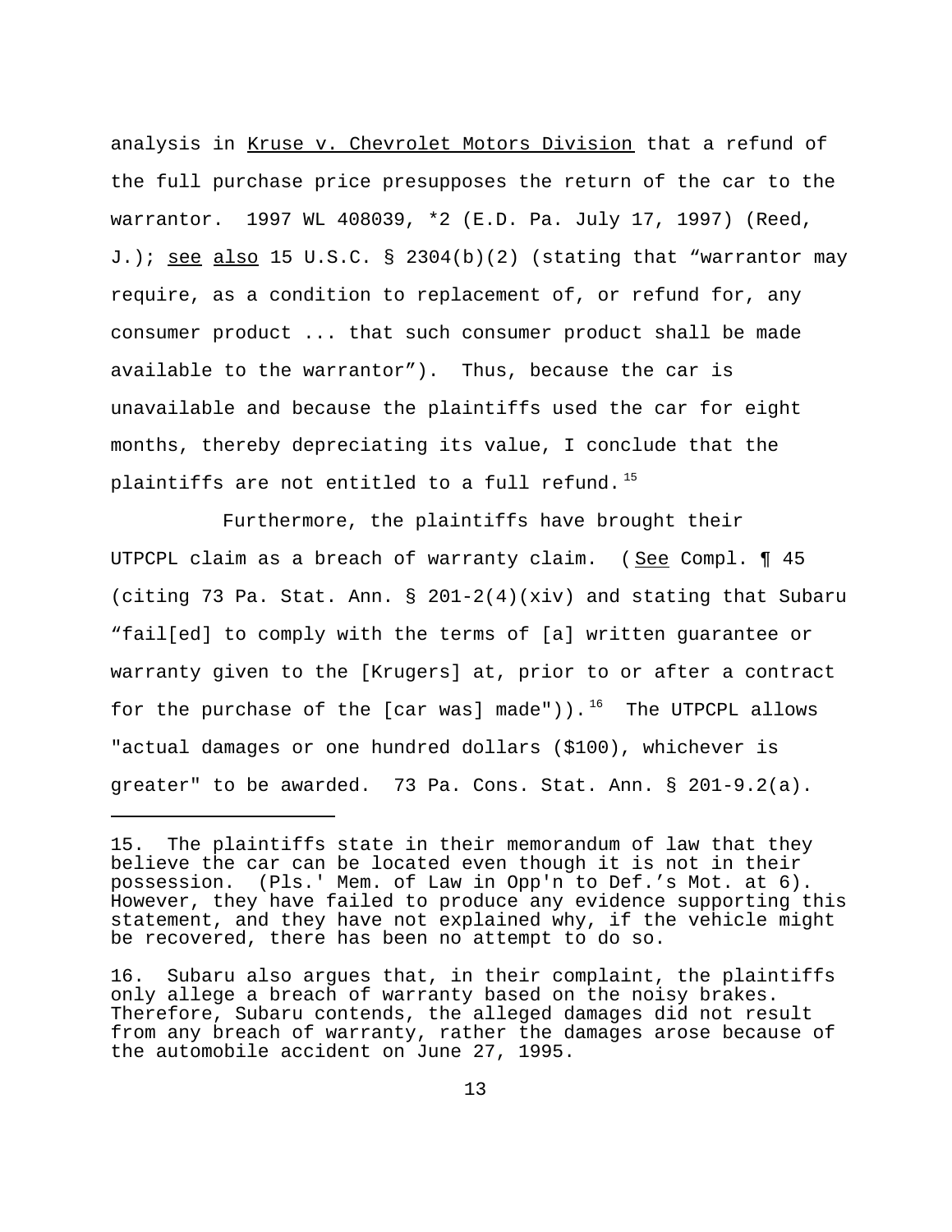However, the Krugers have failed to present the necessary evidence that they suffered any damages under the breach of warranty claims. Thus, even if the finder of fact concludes from the evidence presented that Subaru breached a warranty, the Krugers would only be entitled to \$100.

## **C. Consequential damages**

# **1. Plaintiffs have offered no evidence of consequential damages.**

Turning now to the costs allegedly incurred by the Krugers after the accident, both the UCC and the MMWA allow for recovery of consequential or collateral damages. With respect to these damages, I note that although the Krugers argue that they are entitled to consequential damages such as storage fees, insurance premiums, and rental costs from June 27, 1995, until August 14, 1995, they have not submitted any evidence in support of the amount of those costs, i.e, an affidavit, invoices, canceled checks, credit card statement, or receipts.  $17$  Nothing. Thus, even if the plaintiffs were entitled to such damages, they have not presented any evidence from which a reasonable jury could find in their favor on this claim. In other words, they

<sup>17.</sup> Under the UCC, incidental damages and consequential damages may be awarded for a breach by the seller. See 13 Pa. Cons. Stat. Ann. § 2715. Subaru also seems to believe that the plaintiffs are seeking recovery for damages incurred due to the accident. Plaintiffs concede that they are not suing for damages caused by the accident.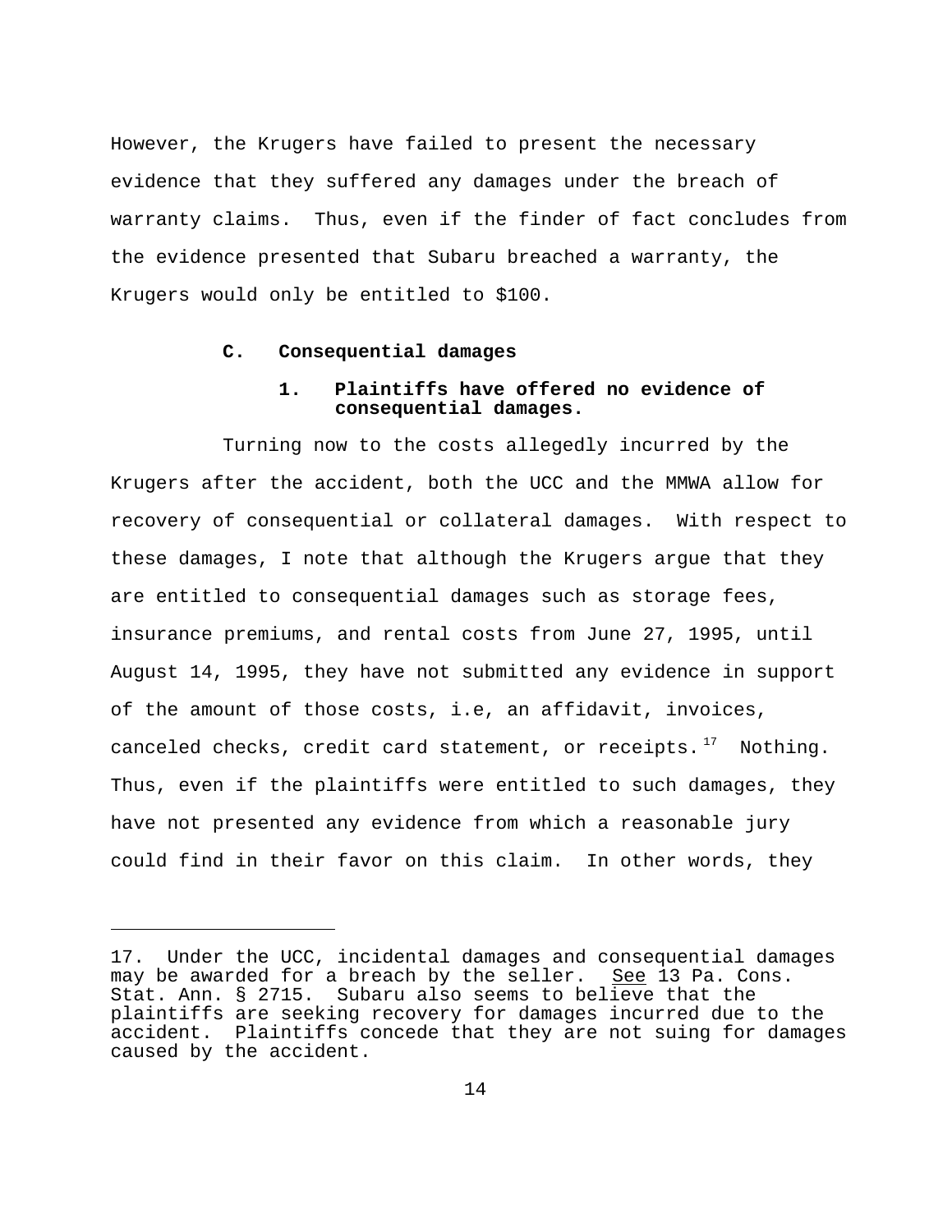have not satisfied the standard for defeating a summary judgment motion.

# **2. Express warranty limits consequential damages**.

Moreover, assuming I were to accept the plaintiffs' bald allegations that they have incurred these costs, such costs are excluded under the express warranty provided by Subaru when the vehicle was purchased. In support of this argument, Subaru points to that section in its warranty which states:

> S[UBARU], ITS DISTRIBUTORS AND AUTHORIZED SUBARU DEALERS SHALL NOT BE LIABLE FOR ANY LOSS OF USE OF THE CAR; FOR ANY ALTERNATE TRANSPORTATION, LODGING, FOOD OR TELEPHONE EXPENSES; FOR ANY DAMAGES TO GOODS, COMMERCIAL LOSS, LOSS OF TIME OR INCONVENIENCE; OR FOR ANY OTHER INCIDENTAL OR CONSEQUENTIAL DAMAGES. Some states do not allow the exclusion or limitation of incidental or consequential damages, so the above limitation or exclusion may not apply to you.

(Def.'s Mem. of Law in Support of Mot. for Summ. J., Ex. C at 12) (capitals in original).

Under Pennsylvania law, consequential damages may be limited or excluded unless the exclusion or limitation is unconscionable or causes the essential purpose of the warranty to fail. See 13 Pa. Cons. Stat. Ann. § 2719(c); see also Hornberger v. General Motors Corp., 929 F. Supp. 884, 890-91 (E.D. Pa. 1996) (Kelly, J.). The limitation found in the Subaru warranty does neither. Cf. Hornberger, 929 F. Supp. at 890-91 (finding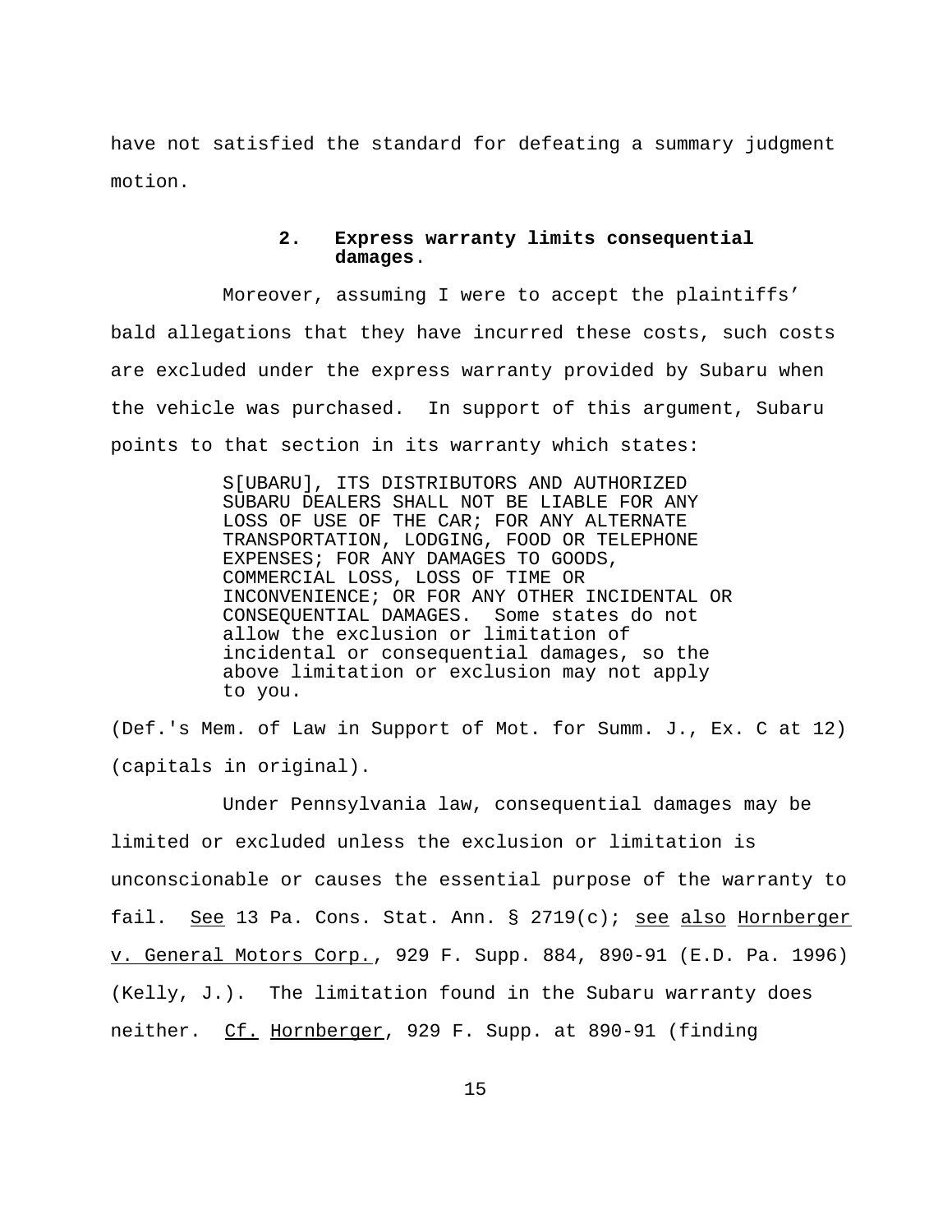limitation enforceable even though plaintiffs never expressly negotiated for it). In order for the disclaimer to be unconscionable, Subaru must have refused the Krugers a reasonable opportunity to reject it. Id. at 891. In addition, the disclaimer must "unreasonably favor" Subaru. Id. Here, the exclusion was in bold print, conspicuously stated within the 45 page warranty. (See Def.'s Mem. of Law in Support of Mot. for Summ. J., Ex. C at 12). Further, the plaintiffs concede in their complaint that, at the time of sale, Subaru delivered a warranty booklet outlining the various warranties associated with the car. (Compl. ¶ 6); cf. Altronics, 957 F.2d at 1107-08 (finding limiting clause did not preclude award of consequential and incidental damages because limiting language was included in invoices sent to plaintiffs near the time the goods were shipped and was not part of contract). Moreover, like the situation in Hornberger, Subaru is not unreasonably favored by the disclaimer of consequential damages.

Similarly, the warranty's essential purpose was to repair or replace any defective part free of charge. Excluding consequential damages would not cause that remedy to fail. Cf. Hornberger, 929 F. Supp. at 890 (finding purpose of warranty to make repairs, limiting damages merely allocates risk among parties in inherently uncertain business, and therefore exclusion did not cause warranty to fail of its essential purpose).

16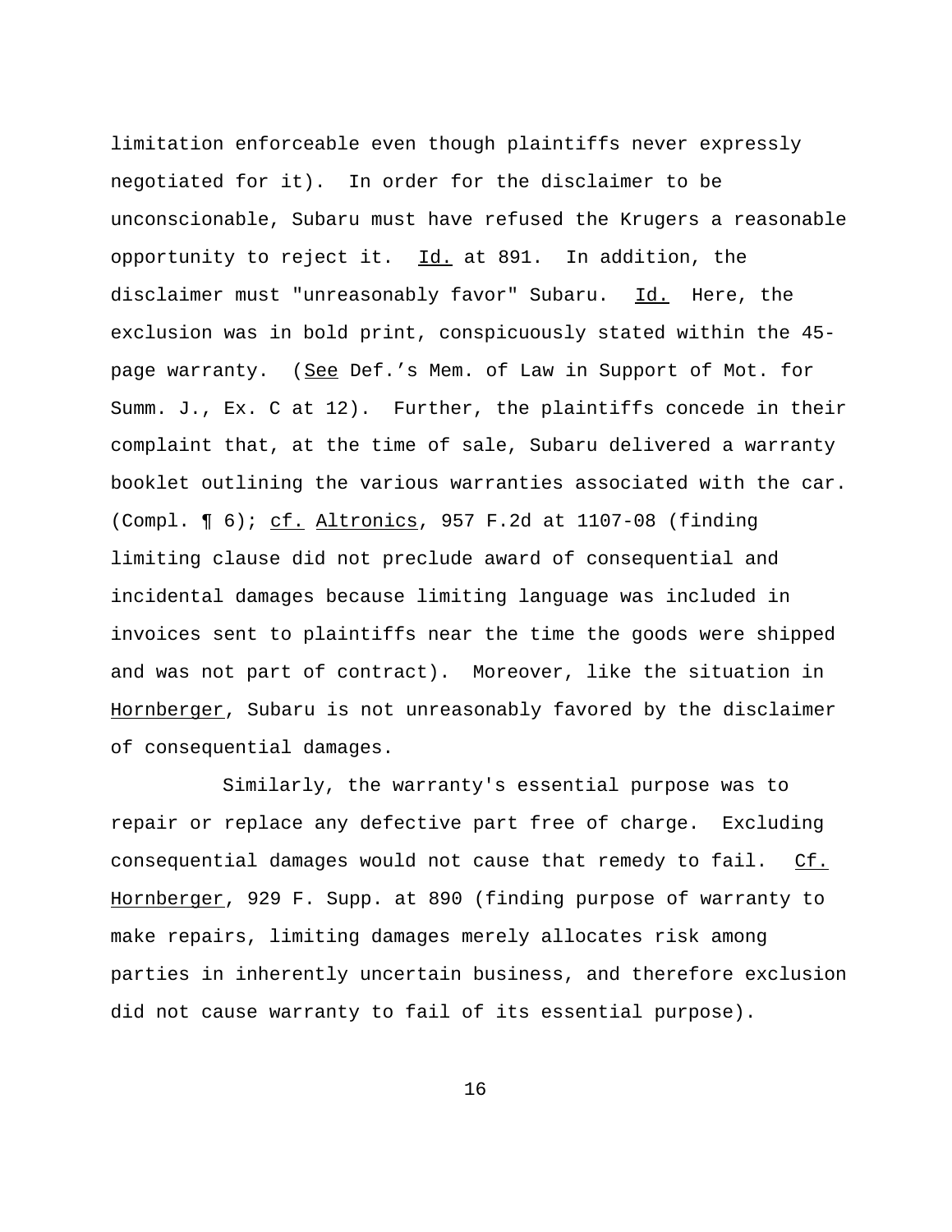Accordingly, the plaintiffs may not recover collateral damages pursuant to their claim under the UCC.

As noted above, recovery under the MMWA includes collateral damages. See Suber, 104 F.3d at 588 n.12. However, the MMWA states that "nothing in this chapter ... shall supersede any provision of State law regarding consequential damages for injury to the person or other injury." $^{18}$  15 U.S.C. § 2311(b)(2). Thus, as state law allows for the exclusion of collateral damages as long as such exclusion is not unconscionable or causes the warranty to fail of its essential purpose and because such exclusion existed, the plaintiffs may not recover for storage fees, insurance premiums, and rental costs pursuant to their MMWA claim.

Finally, although the UTPCPL's award of "actual damages" include reasonable consequential damages, see, e.g., In re Bryant, 111 B.R. 474, 479 (E.D. Pa. 1990) (Waldman, J.); see also McClelland v. Hyundai Motor Am., 851 F. Supp. 680, 680 (E.D. Pa. 1994) (Katz, J.) (automobile buyer only entitled to recover costs that were collateral to purchase), for the same reasons articulated above with respect to the UCC and MMWA claims, the

<sup>18.</sup> Furthermore, section 2304(a) of the MMWA implies that its minimum standards of protection pertain to full warranties and not to a limited warranty such as the one in this case. See McKenzie v. Chrysler Corp., 607 F.2d 1162, 1166 (5th Cir. 1979); Rose v. A & L Motor Sales, 699 F. Supp. 75, 76 (W.D. Pa. 1988).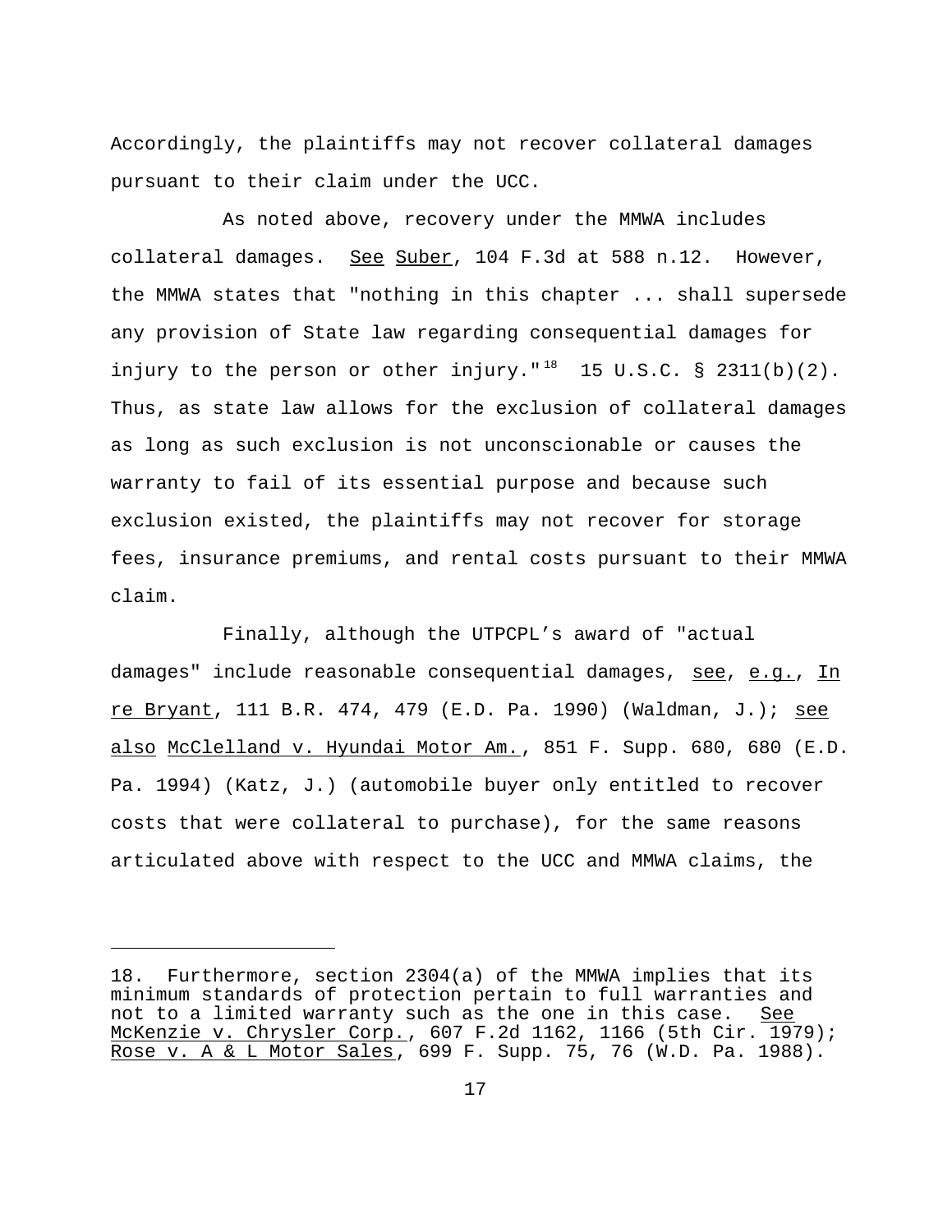Krugers may not recover any consequential damages under the UTPCPL because of the express exclusion.<sup>19</sup>

An appropriate order follows.

<sup>19.</sup> I need not address Subaru's argument that the plaintiffs no longer meet the amount in controversy for diversity jurisdiction. However, I will state that the critical date in deciding that argument is the date on which the complaint was filed, not later after certain events have occurred which may show that the amount is less than the required amount in controversy. See Suber, 104 F.3d at 583 ("Once a good faith pleading of the amount in controversy vests the district court with diversity jurisdiction, the court retains jurisdiction even if the plaintiff cannot ultimately prove all of the counts of the complaint or does not actually recover damages in excess of \$50,000 [now \$75,000] .... The temporal focus of the court's evaluation of whether the plaintiff could conceivably prevail on its claim is on the time that the complaint was filed.").